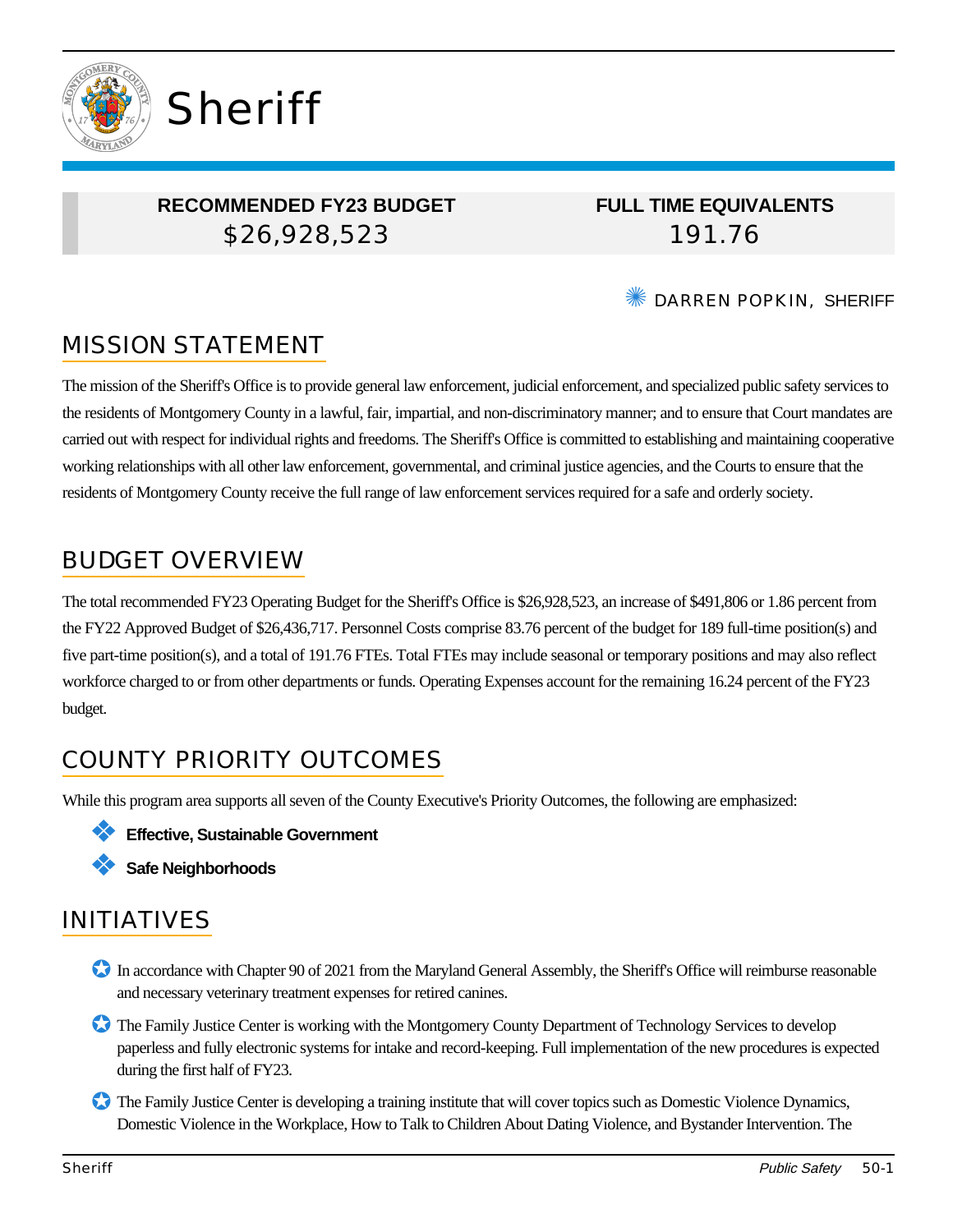Family Justice Center Training Institute is expected to launch in early 2022 and will be available to the general public and Montgomery County employees.

- ✪ The Domestic Violence Coordinating Council's Victim Services Committee has identified potential partners to provide enhanced services for victims of domestic violence who also abuse substances.
- ✪ The Family Justice Center will continue to explore a partnership with the Shady Grove Medical Center's Forensic Nursing Unit to provide virtual forensic medical consultations to clients that have been abused or assaulted, either physically or sexually.
- ✪ The Family Justice Center will continue to explore ways to acknowledge October as Domestic Violence Awareness Month via virtual and in-person awareness events and social media campaigns.
- The Sheriff's Office will fill a vacant Principal Administrative Aide position that was previously lapsed, to coordinate the administrative responsibilities associated with Tenant Eviction Services.

# INNOVATIONS AND PRODUCTIVITY IMPROVEMENTS

- **Example 1** The Family Justice Center has remained open throughout the COVID-19 public health crisis. As of June 7, 2021, all Family Justice Center staff were brought back on-site full-time. Safety precautions such as disinfecting interview rooms between each use, requiring COVID-19-related screening questions and temperature checks for all visitors, and mandatory face coverings continued to be implemented to protect the health and safety of staff and clients.
- **<sup>\*\*</sup>** The Family Justice Center launched the Family Violence Prevention Campaign in collaboration with partner agencies and stakeholders. Due to the public health crisis created by the Covid-19 pandemic, its associated lockdowns, and the transition to more virtual public interactions, the dangers of family violence face are magnified. The campaign message of "Do You Feel Unsafe at Home?" is available in English and Spanish on all printed material and in French, Mandarin, Amharic, Korean, Swahili, Igbo, Arabic, Tagalog, Russian, Urdu, Hindi, Vietnamese, Farsi and Portuguese through electronic messaging. This fiscal year the Domestic Violence Coordinating Council will distribute over 48,000 awareness cards throughout the County.
- **K** RespectFest, which was part of the Domestic Violence Coordinating Council's Choose Respect Initiative, took place virtually in April 2021 and included a keynote survivor speaker, workshops for middle school and high school students, Yoga and Self Defense Classes, and workshops for parents and youth serving providers. In addition, students could also engage in online activities that addressed issues like consent, healthy vs. unhealthy relationships, how to help a friend, how to be an ally to LGBTQ+ folks, and technology abuse.

# PROGRAM CONTACTS

Contact Mary Lou Wirdzek of the Sheriff's Office at 240.777.7078 or Taman Morris of the Office of Management and Budget at 240.777.2771 for more information regarding this department's operating budget.

# PROGRAM PERFORMANCE MEASURES

Performance measures for this department are included below (where applicable), with multi-program measures displayed at the front of this section and program-specific measures shown with the relevant program. The FY22 estimates reflect funding based on the FY22 Approved Budget. The FY23 and FY24 figures are performance targets based on the FY23 Recommended Budget and funding for comparable service levels in FY24.

# PROGRAM DESCRIPTIONS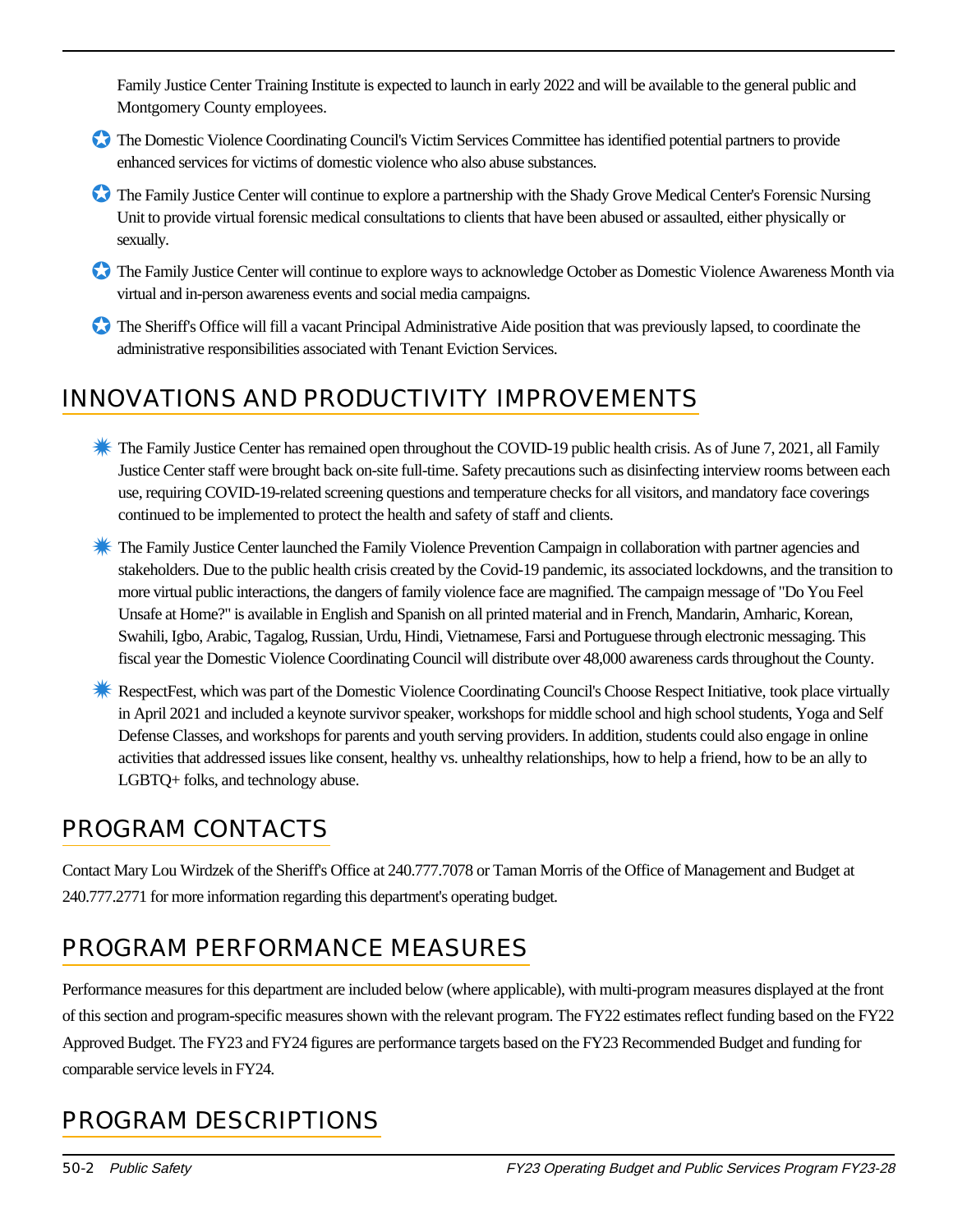## **Administration**

This division provides general administrative support to the Sheriff's Office including personnel and labor relation matters, planning and policy, training, background investigations, payroll, purchasing, internal investigations, automation, grants, and budget-related functions. The Administrative Division provides technical support for the Sheriff's Records Management System (E\*Justice). The Administrative Division also oversees the Sheriff's compliance with recognized accreditation standards. The Assistant Sheriffs direct research and development of policies, procedures, and regulations to meet professional standards developed for law enforcement agencies.

The Assistant Sheriffs also oversee internal investigations, represent the Sheriff's Office in legislative matters, and provide legal direction. The Sheriff's Office participates in school functions, civic association meetings, and serves on commissions and committees. The Sheriff's Office serves on applicant, promotional, and disciplinary boards of other public safety agencies. Administrative personnel organize and teach in-service and specialized deputy training and periodic weapons qualification, as required by the Maryland Police Training Commission. The Sheriff's Office also participates in law enforcement task forces and units such as the Special Response Team, Special Events Response Team, and Hostage Negotiation Team in cooperation with the Montgomery County Police Department, Montgomery County Fire and Rescue Services, and other law enforcement agencies; and in response to mutual-aid calls as necessary.

| <b>Program Performance Measures</b>                                | <b>Actual</b><br><b>FY20</b> | <b>Actual</b><br><b>FY21</b> | <b>Estimated</b><br><b>FY22</b> | <b>Target</b><br><b>FY23</b> | Target<br><b>FY24</b> |
|--------------------------------------------------------------------|------------------------------|------------------------------|---------------------------------|------------------------------|-----------------------|
| Number of Interim and Temporary Peace Orders received <sup>1</sup> | 2.258                        | 2.815                        | 2.983                           | 3.161                        | 3,350                 |
| Number of Interim and Temporary Protective Orders received         | 4.557                        | 5.343                        | 5.663                           | 6.002                        | 6.362                 |
| Number of safety check violations resulting in arrest 2            |                              |                              |                                 |                              | 4                     |
| Number of weapons seized as a result of Protective Orders          | 165                          | 160                          | 168                             | 178                          | 189                   |

**1** The Sheriff's Office is required to immediately serve Court issued Peace and Protective orders in cases where petitioners seek protection from abuse. Each year, a higher number of Interim and Temporary Orders are received that require full processing through State and Federal law enforcement databases prior to physical service of the orders on the respondent.

**2** Safety checks involve efforts by Sheriff's deputies to ensure that victims are safe and court orders are being obeyed after the issuance of an Interim or Temporary Order. Safety checks are conducted by site visit or phone.

| <b>FY23 Recommended Changes</b>                                                                                                                                                                          | <b>Expenditures</b> | <b>FTEs</b> |
|----------------------------------------------------------------------------------------------------------------------------------------------------------------------------------------------------------|---------------------|-------------|
| <b>FY22 Approved</b>                                                                                                                                                                                     | 7,087,684           | 29.00       |
| Increase Cost: Restoration of Pre-Covid Costs to the Security Budget                                                                                                                                     | 129,470             | 0.00        |
| Increase Cost: Six Percent Inflationary Increase to Non-Profit Service Provider Contracts                                                                                                                | 35,068              | 0.00        |
| Increase Cost: Software Subscriptions                                                                                                                                                                    | 28,602              | 0.00        |
| Increase Cost: Differential Adjustments                                                                                                                                                                  | 19.475              | 0.00        |
| Decrease Cost: Elimination of Long-term Vacancies                                                                                                                                                        | 0                   | (2.00)      |
| Decrease Cost: Promotional Exams - Every Other Year                                                                                                                                                      | (80,000)            | 0.00        |
| Multi-program adjustments, including negotiated compensation changes, employee benefit changes,<br>changes due to staff turnover, reorganizations, and other budget changes affecting multiple programs. | (728,750)           | (0.52)      |
| <b>FY23 Recommended</b>                                                                                                                                                                                  | 6,491,549           | 26.48       |

#### ✺ Civil Process

The Sheriff's Office is mandated to serve all civil processes as directed by the Courts or private litigants and file returns to the Court. These papers include summonses, subpoenas, failure-to-pay rent notices, and other court documents. The Civil Process function is supported by deputies, who research and serve papers, and by administrative staff, who maintain the tracking process.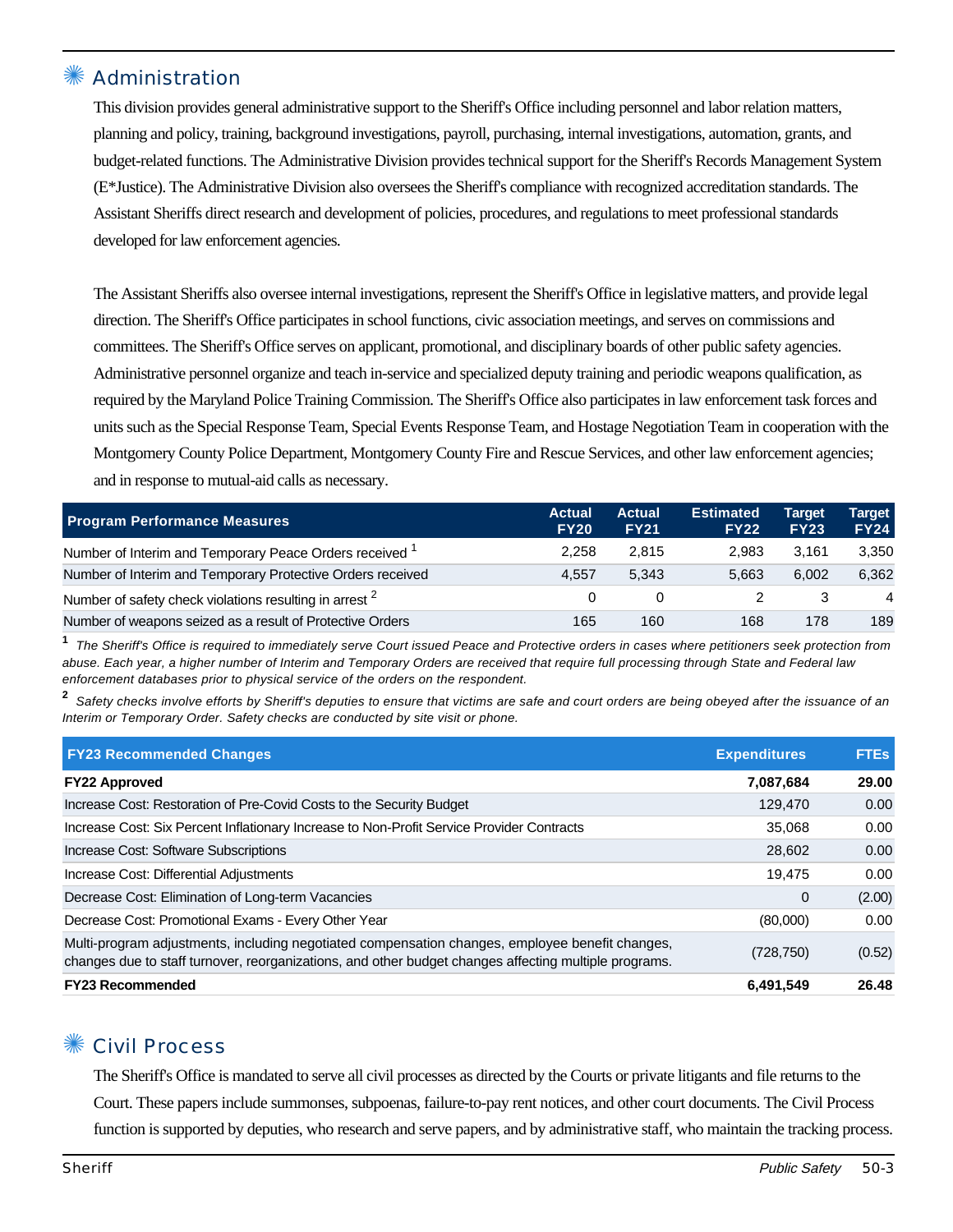The Sheriff's Office also executes court-ordered attachments, personal and real property seizures, and replevins (a civil action to recover property wrongfully held). As a final step in resolution of a court judgment, the Sheriff's Office conducts sales of seized or attached property. In the case of evictions, the Sheriff's Office restores real property to property owners by evicting tenants and their possessions as directed by the Court. When appropriate, tenants are referred to human service agencies.

| <b>FY23 Recommended Changes</b>                                                                                                                                                                          | <b>Expenditures</b> | <b>FTEs</b> |
|----------------------------------------------------------------------------------------------------------------------------------------------------------------------------------------------------------|---------------------|-------------|
| <b>FY22 Approved</b>                                                                                                                                                                                     | 2.429.690           | 22.50       |
| <b>Enhance: Veterinary Treatment for Retired Canines</b>                                                                                                                                                 | 10.000              | 0.00        |
| Multi-program adjustments, including negotiated compensation changes, employee benefit changes,<br>changes due to staff turnover, reorganizations, and other budget changes affecting multiple programs. | 289.955             | 1.04        |
| <b>FY23 Recommended</b>                                                                                                                                                                                  | 2,729,645           | 23.54       |

## ✺ Courtroom/Courthouse Security and Transport

The Sheriff's Office is responsible for transporting inmates between the Montgomery County Correctional Facility (MCCF), Montgomery County Detention Center (MCDC), and various jails and court-holding facilities, as well as to and from healthcare facilities. The Sheriff's Office also guards inmates while at these facilities. When a writ is received from other counties, deputies are required to transport MCDC and MCCF inmates to other Maryland District and Circuit Courts. The Sheriff's Office administers temporary detention facilities in the Silver Spring and Rockville District Courts, the Circuit Court for adult inmates as well as the Juvenile Court holding facility located in the South Tower of the Circuit Court complex.

The Sheriff's Office provides security for the County's Circuit Court and operates X-ray machines and magnetometers to screen visitors entering the buildings at three public entrances. The Sheriff's Office uses trained canines to detect explosives, weapons, and to serve as a general crime deterrent within the courthouses.

The Sheriff's Office Canine Section is also the primary responder for explosive device detection calls, Monday through Friday, and responds to mutual-aid calls from the Montgomery County Police Department, Montgomery County Fire and Rescue Services, and other law enforcement agencies as necessary.

| <b>FY23 Recommended Changes</b>                                                                                                                                                                          | <b>Expenditures</b> | <b>FTEs</b> |
|----------------------------------------------------------------------------------------------------------------------------------------------------------------------------------------------------------|---------------------|-------------|
| <b>FY22 Approved</b>                                                                                                                                                                                     | 9,726,121           | 81.50       |
| Increase Cost: Deputy Sheriff to Backfill MCGEO Reassignment                                                                                                                                             | 104.749             | 1.00        |
| Increase Cost: Replacement of Ballistic Vests                                                                                                                                                            | 24.412              | 0.00        |
| Multi-program adjustments, including negotiated compensation changes, employee benefit changes,<br>changes due to staff turnover, reorganizations, and other budget changes affecting multiple programs. | 870.215             | 3.50        |
| <b>FY23 Recommended</b>                                                                                                                                                                                  | 10,725,497          | 86.00       |

#### ✺ Criminal Process/Warrants and Extraditions

The Sheriff's Office is responsible for serving District Court civil warrants, District Court criminal warrants associated with domestic violence, all Circuit Court warrants, both adult and juvenile, and Child Support Enforcement warrants. The Warrant Section maintains on-line warrants in the following systems: Maryland Electronic Telecommunications Enforcement Resource System (METERS), National Crime Information Center (NCIC), and E\*Justice. METERS and NCIC are used to share data with other State and Federal systems. E\*Justice is a local database used by Montgomery County law enforcement agencies to track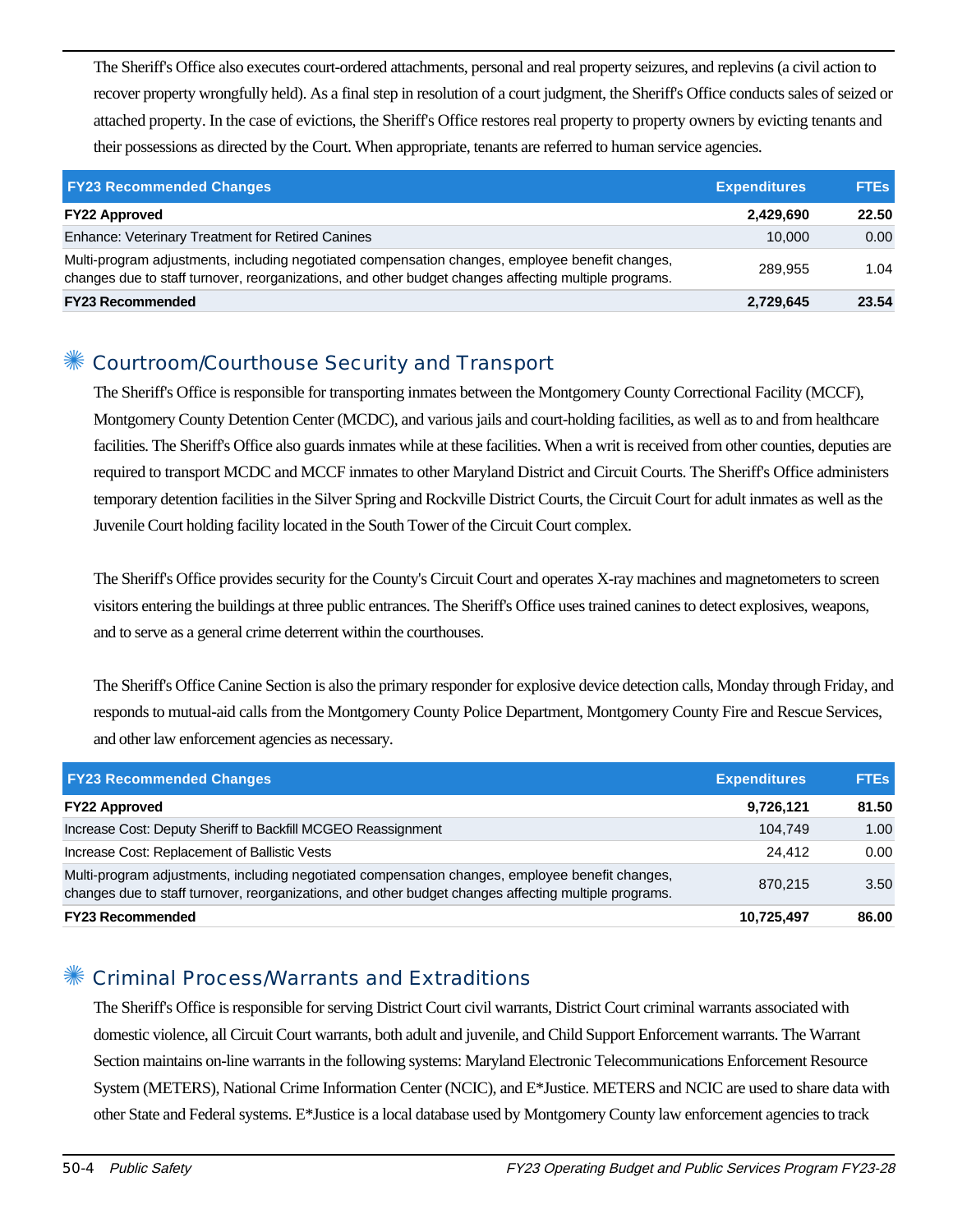warrants. It also interfaces with the Law Enforcement Information Exchange to enable data sharing with law enforcement agencies in the National Capital Region. The Sheriff's Office also conducts investigations to locate and apprehend those fugitives for whom the Sheriff's Office holds a warrant. In addition, the Sheriff's Office is responsible for returning fugitives to Montgomery County from other jurisdictions for outstanding Circuit Court warrants and processing those fugitives when returned.

| <b>FY23 Recommended Changes</b>                                                                                                                                                                          | <b>Expenditures</b> | <b>FTEs</b> |
|----------------------------------------------------------------------------------------------------------------------------------------------------------------------------------------------------------|---------------------|-------------|
| <b>FY22 Approved</b>                                                                                                                                                                                     | 2,450,112           | 21.00       |
| Increase Cost: Subscription for Clear Software to Automate Scheduling and Performance Reviews                                                                                                            | 3.055               | 0.00        |
| Multi-program adjustments, including negotiated compensation changes, employee benefit changes,<br>changes due to staff turnover, reorganizations, and other budget changes affecting multiple programs. | (34, 443)           | (0.56)      |
| <b>FY23 Recommended</b>                                                                                                                                                                                  | 2,418,724           | 20.44       |

## ✺ Domestic Violence

The Sheriff's Office is the lead agency in Montgomery County for serving court orders related to domestic violence, including Protective and Peace Orders. The Office is also responsible for serving Child Custody Orders. The Domestic Violence Section serves domestic violence court orders 24 hours a day, seven days a week. The Section works collectively with other County agencies to ensure that the petitioners are referred to essential County services available to them and their families. In an effort to enhance protection for the victims of domestic violence, the Sheriff's Office offers cellular phones to domestic violence victims. The Sheriff's Office also serves Emergency Evaluation Petitions that include obtaining custody and transporting residents to the hospital for court ordered mental evaluation.

| <b>FY23 Recommended Changes</b>                                                                                                                                                                          | <b>Expenditures</b> | <b>FTEs</b> |
|----------------------------------------------------------------------------------------------------------------------------------------------------------------------------------------------------------|---------------------|-------------|
| <b>FY22 Approved</b>                                                                                                                                                                                     | 4,743,110           | 38.80       |
| Enhance: Restoration of Lapsed Principal Administrative Aide to Support Tenant Eviction Services                                                                                                         | 43.110              | 0.00        |
| Technical Adj: Protective Order Enforcement Grant Adjustment                                                                                                                                             | 29.891              | (0.04)      |
| Multi-program adjustments, including negotiated compensation changes, employee benefit changes,<br>changes due to staff turnover, reorganizations, and other budget changes affecting multiple programs. | (253,003)           | (3.46)      |
| <b>FY23 Recommended</b>                                                                                                                                                                                  | 4,563,108           | 35.30       |

#### BUDGET SUMMARY

| <b>Actual</b><br><b>FY21</b> | <b>Budget</b><br><b>FY22</b> | <b>Estimate</b><br><b>FY22</b> | <b>Recommended</b><br><b>FY23</b> | %Chg<br><b>Bud/Rec</b> |
|------------------------------|------------------------------|--------------------------------|-----------------------------------|------------------------|
|                              |                              |                                |                                   |                        |
|                              |                              |                                |                                   |                        |
| 15,899,167                   | 16,680,115                   | 16,932,266                     | 17,100,545                        | 2.5%                   |
| 4,957,268                    | 5,081,391                    | 4,861,349                      | 4,839,550                         | $-4.8%$                |
| 20,856,435                   | 21,761,506                   | 21,793,615                     | 21,940,095                        | 0.8%                   |
| 3,733,687                    | 3,771,565                    | 4,156,242                      | 4,054,891                         | 7.5%                   |
| 24,590,122                   | 25,533,071                   | 25,949,857                     | 25,994,986                        | 1.8%                   |
|                              |                              |                                |                                   |                        |
| 182                          | 182                          | 182                            | 181                               | $-0.6%$                |
| 5                            | 5                            | 5                              | 5                                 |                        |
| 187.89                       | 187.62                       | 187.62                         | 186.62                            | $-0.5\%$               |
|                              |                              |                                |                                   |                        |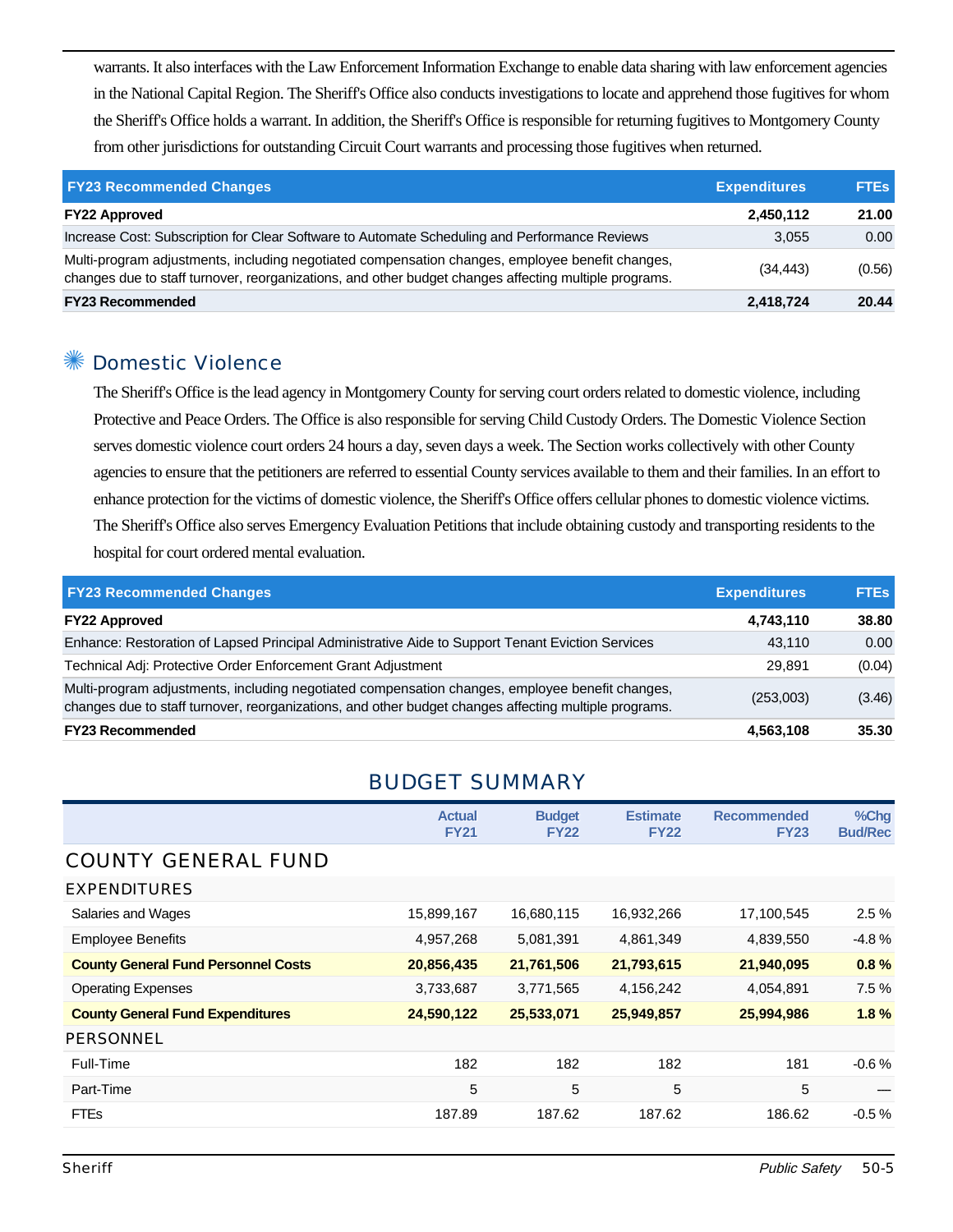## BUDGET SUMMARY

|                                         | <b>Actual</b><br><b>FY21</b> | <b>Budget</b><br><b>FY22</b> | <b>Estimate</b><br><b>FY22</b> | <b>Recommended</b><br><b>FY23</b> | %Chg<br><b>Bud/Rec</b> |
|-----------------------------------------|------------------------------|------------------------------|--------------------------------|-----------------------------------|------------------------|
| <b>REVENUES</b>                         |                              |                              |                                |                                   |                        |
| <b>Facility Rental Fees</b>             | 0                            | 500                          | 0                              | 0                                 | $-100.0%$              |
| Miscellaneous Revenues                  | 1,144                        | 4,000                        | 3,000                          | 4,000                             |                        |
| Other Charges/Fees                      | 8,287                        | 20,000                       | 5,000                          | 20,000                            |                        |
| Other Intergovernmental                 | 7,468                        | 20,460                       | 0                              | 0                                 | $-100.0%$              |
| <b>Sheriff Fees</b>                     | 359,706                      | 1,200,000                    | 500,000                        | 800,000                           | $-33.3%$               |
| <b>County General Fund Revenues</b>     | 376,605                      | 1,244,960                    | 508,000                        | 824,000                           | $-33.8%$               |
| <b>GRANT FUND - MCG</b>                 |                              |                              |                                |                                   |                        |
| <b>EXPENDITURES</b>                     |                              |                              |                                |                                   |                        |
| Salaries and Wages                      | 2,590,862                    | 441,580                      | 441,580                        | 486,088                           | 10.1%                  |
| <b>Employee Benefits</b>                | 203,384                      | 144,941                      | 144,941                        | 130,324                           | $-10.1%$               |
| <b>Grant Fund - MCG Personnel Costs</b> | 2,794,246                    | 586,521                      | 586,521                        | 616,412                           | 5.1%                   |
| <b>Operating Expenses</b>               | 250,292                      | 317,125                      | 317,125                        | 317,125                           |                        |
| <b>Grant Fund - MCG Expenditures</b>    | 3,044,538                    | 903,646                      | 903,646                        | 933,537                           | 3.3%                   |
| <b>PERSONNEL</b>                        |                              |                              |                                |                                   |                        |
| Full-Time                               | 8                            | 8                            | 8                              | 8                                 |                        |
| Part-Time                               | 0                            | $\Omega$                     | 0                              | 0                                 |                        |
| <b>FTEs</b>                             | 4.91                         | 5.18                         | 5.18                           | 5.14                              | $-0.8%$                |
| <b>REVENUES</b>                         |                              |                              |                                |                                   |                        |
| <b>Federal Grants</b>                   | 2,912,395                    | 903,646                      | 903,646                        | 933,537                           | 3.3%                   |
| Miscellaneous Revenues                  | 21,000                       | 0                            | 0                              | 0                                 |                        |
| Other Intergovernmental                 | (21)                         | 0                            | 0                              | 0                                 |                        |
| <b>State Grants</b>                     | (2, 184)                     | 0                            | 0                              | 0                                 |                        |
| <b>Grant Fund - MCG Revenues</b>        | 2,931,190                    | 903,646                      | 903,646                        | 933,537                           | 3.3%                   |
| DEPARTMENT TOTALS                       |                              |                              |                                |                                   |                        |
| <b>Total Expenditures</b>               | 27,634,660                   | 26,436,717                   | 26,853,503                     | 26,928,523                        | 1.9%                   |
| <b>Total Full-Time Positions</b>        | 190                          | 190                          | 190                            | 189                               | $-0.5%$                |
| <b>Total Part-Time Positions</b>        | 5                            | 5                            | $5\phantom{.0}$                | 5                                 |                        |
| <b>Total FTEs</b>                       | 192.80                       | 192.80                       | 192.80                         | 191.76                            | $-0.5%$                |
| <b>Total Revenues</b>                   | 3,307,795                    | 2,148,606                    | 1,411,646                      | 1,757,537                         | $-18.2%$               |

#### FY23 RECOMMENDED CHANGES

**Expenditures FTEs**

#### **COUNTY GENERAL FUND**

**FY22 ORIGINAL APPROPRIATION 25,533,071 187.62**

#### **Changes (with service impacts)**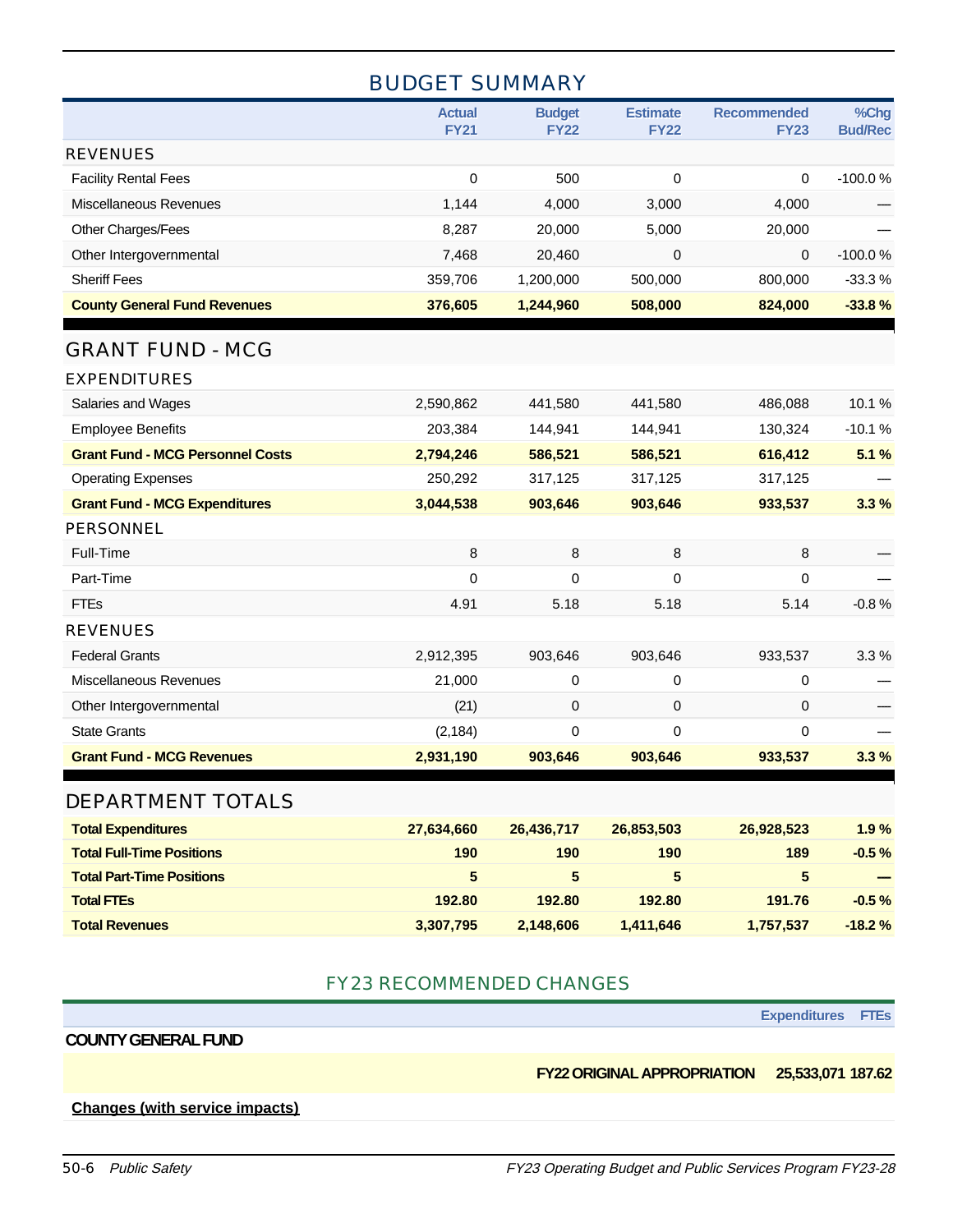### FY23 RECOMMENDED CHANGES

|                                                                                                                                               | <b>Expenditures</b> | <b>FTEs</b> |
|-----------------------------------------------------------------------------------------------------------------------------------------------|---------------------|-------------|
| Enhance: Restoration of Lapsed Principal Administrative Aide to Support Tenant Eviction Services [Domestic<br>Violence]                       | 43.110              | 0.00        |
| Enhance: Veterinary Treatment for Retired Canines [Civil Process]                                                                             | 10,000              | 0.00        |
| <b>Other Adjustments (with no service impacts)</b>                                                                                            |                     |             |
| Increase Cost: Annualization of FY22 Compensation Increases                                                                                   | 513,923             | 0.00        |
| Increase Cost: FY23 Compensation Adjustment                                                                                                   | 420,487             | 0.00        |
| Increase Cost: Restoration of Pre-Covid Costs to the Security Budget [Administration]                                                         | 129,470             | 0.00        |
| Increase Cost: Motor Pool Adjustment                                                                                                          | 107,148             | 0.00        |
| Increase Cost: Deputy Sheriff to Backfill MCGEO Reassignment [Courtroom/Courthouse Security and Transport]                                    | 104,749             | 1.00        |
| Increase Cost: Six Percent Inflationary Increase to Non-Profit Service Provider Contracts [Administration]                                    | 35,068              | 0.00        |
| Increase Cost: Software Subscriptions [Administration]                                                                                        | 28,602              | 0.00        |
| Increase Cost: Replacement of Ballistic Vests [Courtroom/Courthouse Security and Transport]                                                   | 24,412              | 0.00        |
| Increase Cost: Differential Adjustments [Administration]                                                                                      | 19,475              | 0.00        |
| Technical Adj: Reversal of Elimination of One-time Item for Tasers (M3)                                                                       | 17,789              | 0.00        |
| Increase Cost: Printing and Mail Adjustment                                                                                                   | 3,355               | 0.00        |
| Increase Cost: Subscription for Clear Software to Automate Scheduling and Performance Reviews [Criminal<br>Process/Warrants and Extraditions] | 3,055               | 0.00        |
| Decrease Cost: Elimination of Long-term Vacancies [Administration]                                                                            | $\Omega$            | (2.00)      |
| Decrease Cost: Elimination of One-Time Items Approved in FY22                                                                                 | (17,789)            | 0.00        |
| Decrease Cost: Promotional Exams - Every Other Year [Administration]                                                                          | (80,000)            | 0.00        |
| Decrease Cost: Annualization of FY22 Personnel Costs                                                                                          | (186, 783)          | 0.00        |
| Decrease Cost: Retirement Adjustment                                                                                                          | (714, 156)          | 0.00        |
|                                                                                                                                               |                     |             |

#### **FY23 RECOMMENDED 25,994,986 186.62**

|  |  |  | 25,994,986 186.62 |
|--|--|--|-------------------|
|--|--|--|-------------------|

| <b>GRANT FUND - MCG</b>                                                          |                                    |         |        |
|----------------------------------------------------------------------------------|------------------------------------|---------|--------|
|                                                                                  | <b>FY22 ORIGINAL APPROPRIATION</b> | 903.646 | 5.18   |
| <b>Other Adjustments (with no service impacts)</b>                               |                                    |         |        |
| Technical Adj: Protective Order Enforcement Grant Adjustment [Domestic Violence] |                                    | 29,891  | (0.04) |
|                                                                                  | <b>FY23 RECOMMENDED</b>            | 933.537 | 5.14   |

# PROGRAM SUMMARY

| <b>Program Name</b>                         | <b>FY22 APPR</b><br><b>Expenditures</b> | <b>FY22 APPR</b><br><b>FTEs</b> | <b>FY23 REC</b><br><b>Expenditures</b> | <b>FY23 REC</b><br><b>FTEs</b> |
|---------------------------------------------|-----------------------------------------|---------------------------------|----------------------------------------|--------------------------------|
| Administration                              | 7,087,684                               | 29.00                           | 6.491.549                              | 26.48                          |
| Civil Process                               | 2,429,690                               | 22.50                           | 2.729.645                              | 23.54                          |
| Courtroom/Courthouse Security and Transport | 9,726,121                               | 81.50                           | 10.725.497                             | 86.00                          |
| Criminal Process/Warrants and Extraditions  | 2,450,112                               | 21.00                           | 2.418.724                              | 20.44                          |
| Domestic Violence                           | 4,743,110                               | 38.80                           | 4,563,108                              | 35.30                          |